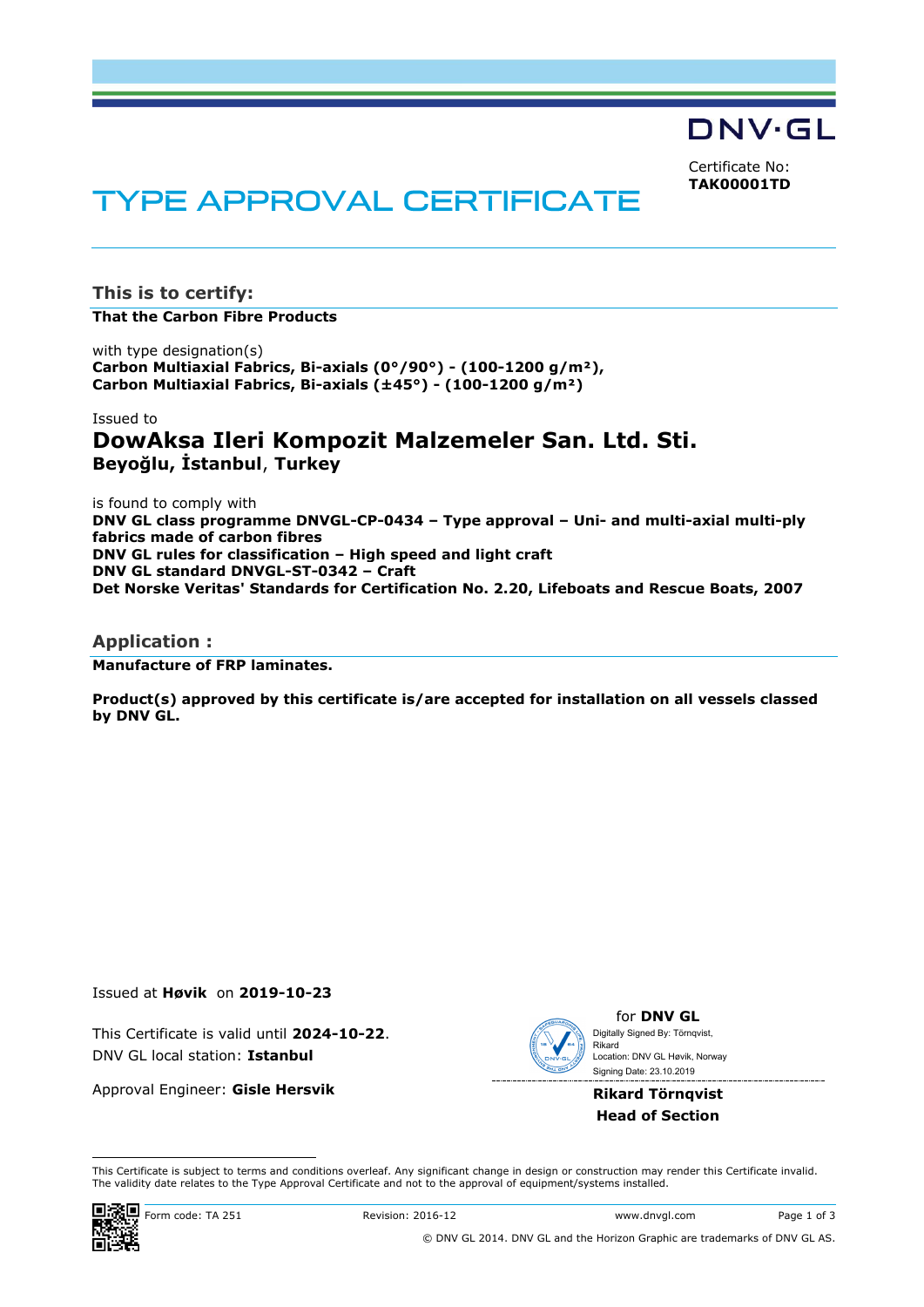Job Id: **262.1-031951-1** Certificate No: **TAK00001TD**

#### **Product description**

**Carbon Multiaxial Fabrics, Bi-axials (0°/90°) - (100-1200 g/m²), Carbon Multiaxial Fabrics, Bi-axials (±45°) - (100-1200 g/m²)**; Bi-axial Carbon Fibre fabrics

- Fibre material: 12K
- M-0/90-XXXX, where 'XXXX' is the areal weight in  $g/m^2$ .
- M-X45-XXXX, where 'XXXX' is the areal weight in  $g/m^2$ .

The following indicative properties have been verified by Type Testing of laminates:

| <b>Property</b>                   | <b>Test Method</b>      | M-X45-300                                            |               |      |
|-----------------------------------|-------------------------|------------------------------------------------------|---------------|------|
| Tensile Strength                  | DIN EN ISO 527-4,5      | 947                                                  | MPa           | mean |
| <b>Tensile Modulus</b>            | DIN EN ISO 527-4,5      | 68                                                   | GPa           | mean |
|                                   |                         |                                                      |               |      |
| Compressive Strength              | <b>DIN EN 2850 B</b>    | 603                                                  | MPa           | mean |
| Compressive Modulus               | <b>DIN EN 2850 B</b>    | 63                                                   | GPa           | mean |
|                                   |                         |                                                      |               |      |
| Flexural Strength                 | <b>DIN EN ISO 14125</b> | 1072                                                 | MPa           | mean |
| <b>Flexural Modulus</b>           | <b>DIN EN ISO 14125</b> |                                                      | GPa           | mean |
|                                   |                         |                                                      |               |      |
| Fibre content (FVF)               | <b>DIN EN 2559</b>      | 52.3                                                 | $\frac{0}{0}$ | mean |
| Resin/Hardener                    |                         | DURATEK 1200. DTE 1200 resin + DTS 1151 hardener.    |               |      |
| Curing Procedure for Type Testing |                         | 24 hours at ambient temperature and 8 hours at 100°C |               |      |

*FVF: Fibre Volum Fraction*

*Legends*: mean = Mean of Type Test results

## **Application/Limitation**

Manufacture of FRP components for applications including marine vessels - and rotor blades within wind energy (ref. DNVGL-ST-0376).

The fabric complies with the applicable requirements of DNV GL and is compatible to the laminating resin.

Any significant changes in design and / or quality of the material will render the approval invalid.

## **Type Approval documentation**

- 1. Assessment Report from DNV GL Istanbul of 2091-09-10.
- 2. DowAksa Test Report No. 2019-88 "DNV GL Type Approval Certification".
- 3. TDS for Aksaca™ 12K A-42 (D012).
- 4. TDS for DURATEK 1200 Series (DNV GL SoA WP 1620031 HH).
- 5. DowAksa Test Programme and "DNVGL TİP ONAY SERTİFİKASYONU".
- 6. "Declaration & Confirmation of Asbestos-Free Products" from DowAksa of 2019-09-12.
- 7. Application for Type Approval of 2019-07-12.

## **Tests carried out**

Type Testing carried out in accordance with **Type Approval documentation**.